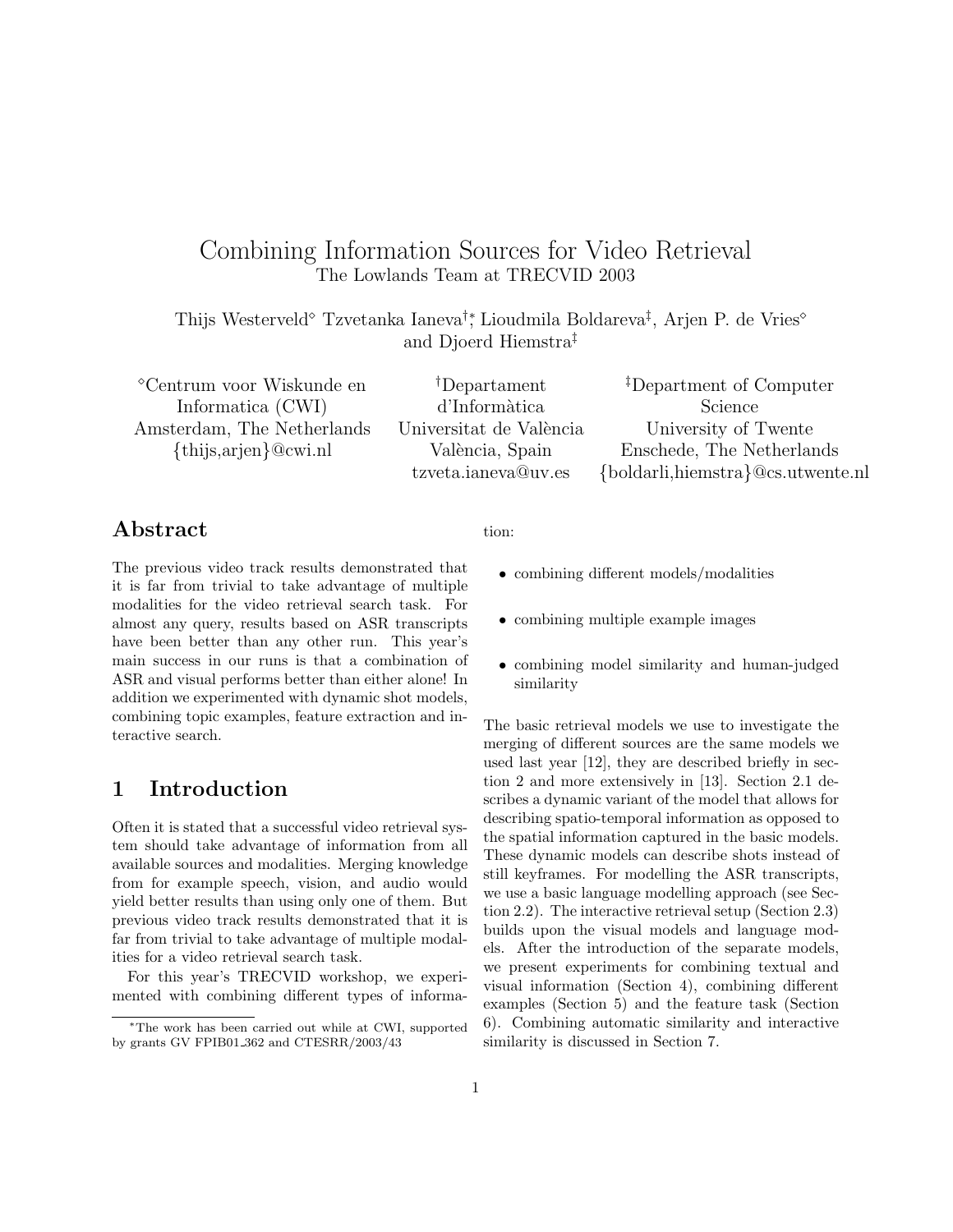# 2 Generative Probabilistic Retrieval Model

The retrieval model we use to rank video shots is a generative model inspired by the language modelling approach to information retrieval [9, 6] and a similar probabilistic approach to image retrieval [10]. We present – concisely – the visual part of the model, referring the interested reader to [13] for more details. The visual model ranks images by their probability of generating the samples (pixel blocks) in one or more query example(s) [13]. The model is smoothed using background probabilities, calculated by marginalisation over the collection. So, a collection image  $\omega_i$ is compared to an example image  $x$  consisting of  $N$ samples  $(\mathbf{x} = (x_1, x_2, \dots, x_N))$  by computing its ability to explain the samples  $x$ . The retrieval status value (RSV) of an image  $\omega_i$  is defined as:

$$
RSV(\omega_i) = \frac{1}{N} \sum_{j=1}^{N} \log \left[ \kappa P(x_j | \omega_i) + (1 - \kappa) P(x_j) \right],\tag{1}
$$

where  $\kappa$  is a mixing parameter.

Collection images  $\omega_i$  are modelled as mixtures of Gaussians with a fixed number of components  $C$  [10, 13]:

$$
P(\boldsymbol{x}|\omega_i) = \sum_{c=1}^{N_C} P(C_{i,c}) \mathcal{G}(\boldsymbol{x}, \boldsymbol{\mu}_{i,c}, \boldsymbol{\Sigma}_{i,c}), \qquad (2)
$$

where  $N_C$  is the number of components in the mixture model,  $C_{i,c}$  is component c of class model  $\omega_i$  and  $\mathcal{G}(\mathbf{x}, \mu, \Sigma)$  is the Gaussian density with mean vector  $\mu$  and co-variance matrix  $\Sigma$ :

$$
\mathcal{G}(\boldsymbol{x},\boldsymbol{\mu},\boldsymbol{\Sigma})=\frac{1}{\sqrt{(2\pi)^n|\boldsymbol{\Sigma}|}}e^{-\frac{1}{2}(\boldsymbol{x}-\boldsymbol{\mu})^T\boldsymbol{\Sigma}^{-1}(\boldsymbol{x}-\boldsymbol{\mu})},
$$

where  $n$  is the dimensionality of the feature space and  $(\boldsymbol{x} - \boldsymbol{\mu})^T$  is the matrix transpose of  $(\boldsymbol{x} - \boldsymbol{\mu})$ .

The samples are 8 by 8 pixel blocks, described by their DCT coefficients and their position in the image plane; the models are trained on these using standard EM [3], assuming a diagonal co-variance matrix.

#### Dynamic Model

The Dynamic model is a Gaussian Mixture Model in DCT-space-time domain [7]. Instead of modelling just a single image (keyframe) we model a one-second video sequence around the keyframe as a single entity. The dynamic model is an extension of the static model, the sampling process is very similar. We take 29 frames around the keyframe and cut them in distinct blocks of 8 by 8 pixels. Each block is then described by its DCT coefficients, its x and y position in the image plane and its position in time (normalised between 0 and 1). Given this setup, the static model can be seen as a special case of the dynamic model where the temporal feature takes a fixed value of 0.5. The intuitive explanation in this case is: we do not know what is happening before and after the central time moment matching the keyframe.

The number of samples for training the dynamic model is much larger than for the static model (i.e. 29 times as large). The training process remains the same: feature vectors are fed to the EM algorithm to find the parameters  $\mu_c$ ,  $\Sigma_c$ , and  $P(C_c)$ . Because we use diagonal covariance matrices  $(\Sigma_c)$ , the components are aligned to the axes. The resulting models capture the appearance and disappearance of objects, but not all temporal information. Figure 1 shows an example video sequence and a visualisation of the resulting model. It is easy to see how well the model fits the data, the tree in the top left corner is only visible at the beginning of the sequence. The corresponding component in the model also disappears at about  $t = 0.5$  In other words, the GMM captures the disappearing of the tree. This effect is impossible to be captured from the static model where time is not taken into account.

### 2.2 ASR

The ASR approach used the same hierarchical language model as last year [12]. We model video as a sequence of scenes, each consisting of a sequence of shots. The generative model mixes the different levels of the hierarchy, with models for shots and scenes. Given a query with  $N_t$  terms  $\boldsymbol{q} = (q_1, q_2, \dots, q_{N_t})$ , the RSV of a shot  $\omega_i$  is defined as: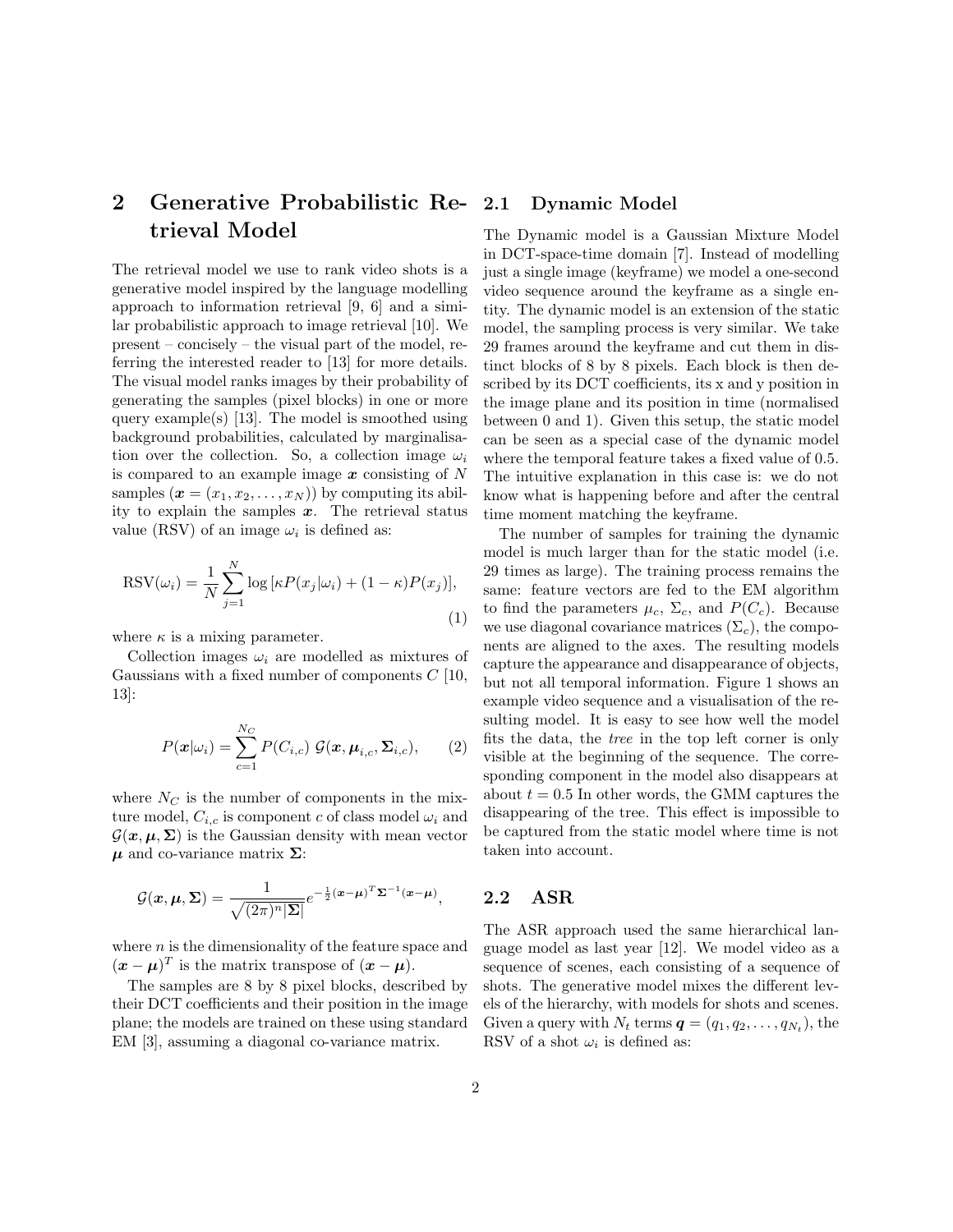

Figure 1: A shot represented by 29 frames around the keyframe (top) and a 3D visualisation of dynamic GMM computed from it (bottom). The bottom image shows mean colour and mean texture of the components where the standard deviation from the mean position in the  $x-y-t$  is below 2. Prior probabilities and variance in colour and texture are not visualised.

$$
RSV(\omega_i) = \frac{1}{N_t} \sum_{j=1}^{N_t} \log[\lambda_{\text{shot}} P(q_j | \text{Short}_i) + \lambda_{\text{Scen}} P(q_j | \text{Scene}_i) + \lambda_{\text{Coll}} P(q_j)]
$$
  
with  $\lambda_{\text{Coll}} = 1 - \lambda_{\text{Short}} - \lambda_{\text{Scene}}$  (3)

Shot<sub>i</sub> and Scene<sub>i</sub> are the shot and scene to which  $\omega_i$  belongs. The main idea behind this approach is that a good shot contains the query terms and is part of a scene having more occurrences of the query terms. Also, by including scenes in the ranking function, we hope to retrieve the shot of interest, even if the video's speech describes it just before it begins or just after it is finished. Because scene boundaries are not known, we assume (pragmatically) that each sequence of 5 consecutive shots forms a scene.

The features in the ASR model are simply the word tokens from the LIMSI transcripts [5]. We estimate the foreground  $(P(q_i | \text{shot}_i))$  and background  $(P(q_i))$  probabilities in Equation 3 by taking the term frequency and document frequency respectively [6]. We used the TREC-2002 video search collection to find the optimal values for the mixing parameters:  $\lambda_{\text{Short}} = 0.090, \, \lambda_{\text{Scene}} = 0.210, \, \text{and} \, \, \lambda_{\text{Coll}} = 0.700.$ 

#### 2.3 Interactive retrieval

In an interactive setting, the models above might be used as follows: First the user enters a text query that uses the speech recognition transcripts. As a result, he/she gets a screen full of video key frames. The user might now: a) rephrase his/her query, b) walk down the ranked list, i.e. look at the next screen of key frames, or c) use relevance feedback, i.e. retrieve key frames that are similar to one or more of the key frames currently on the screen. The text queries (see Section 2.2) can be evaluated almost instantly by the system. Whenever the system has to find similar images, however, the Gaussian mixture models of Equation 1 are used. It is well-known that similarity search using low level features does not scale very well. Given one example image, ranking the 32,000 key frames of the collection would take about 15 minutes on a fairly fast personal computer. Ranking 3.2 million key frames would take approximately 100 times as long.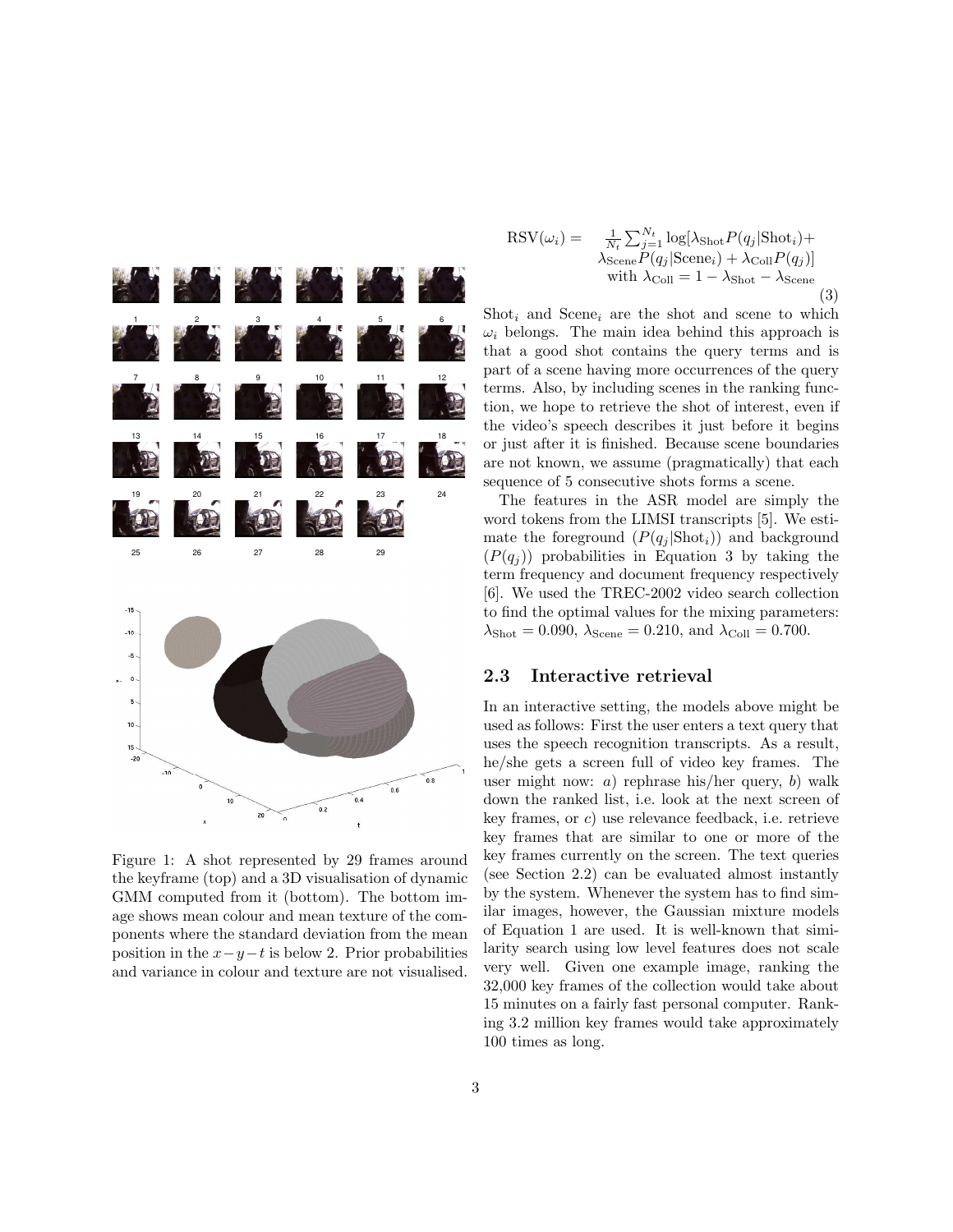To get reasonable on-line performance, we used a brute-force solution by pre-computing for each key frame x its nearest neighbours  $\omega_i$  (see e.g. [4]), according to the Gaussian mixture models. In practice, this means we have to calculate all image-image similarity pairs, and then take those image pairs that are nearest neighbours. The image pairs  $(x, \omega_i)$  are stored together with the probability  $P(\mathbf{x}|\omega_i)$  defined by Equation 1 in an access structure called associative matrix. Using the associative matrix, we avoid expensive run time distance computations [1]. To search for images that are similar to two or more example images  $x_j$ , the model's probabilities  $P(x|\omega_i)$ are combined by assuming conditional independence between selected images  $x_1, x_2, \ldots$  given the hypothesised target image  $\omega_i$ :

$$
P(\boldsymbol{x}_1, \boldsymbol{x}_2, \ldots | \omega_i) = \prod_{j=1}^n P(\boldsymbol{x}_j | \omega_i)
$$
 (4)

For images that are not among the nearest neighbours (that is, for which  $P(\mathbf{x}_i | \omega_i)$  is not stored in the associative matrix), we use a back-off mechanism, effectively replacing  $P(x_i | \omega_i)$  with a smoothing constant  $\bar{p}$ .

Besides efficient real time access to similar images, the associative matrix serves another purpose: It can be trained from user interaction. By collecting user feedback, we hope to adapt the matrix in such a way that it represents user's associations between images. A possible interpretation of an image pair  $(x_i, \omega_i)$  in the matrix is the following: "Users that were looking for image  $\omega_i$  selected image  $\boldsymbol{x}_j$ <sup>"1</sup>, or more precisely, 80 % of the users that sought image  $\omega_i$  selected image  $x_i$  as relevant if  $P(x_i | \omega_i) = 0.8$ .

## 3 Experimental Setup

#### 3.1 Building Models and Queries

The search collection is indexed using the procedures described above. For each shot, we build a static model a dynamic model and a Language Model. Building queries from the topic descriptions is mostly automatic. The only manual action in constructing visual queries was selecting one or more image or video examples to be used for ranking. A textual query was constructed manually for each topic be taking only the content words from the topic description. From there on, the whole retrieval process was automatic, except for the experiments described in section 5.1. All image examples are rescaled to at most 272x352 pixels and then jpg compressed with a quality level of 20% to match size and quality of the collections videos. Further experiments are needed to test if this scaling and degrading of queries influences retrieval results. The interactive experiments only used textual queries; not the image examples from the topics.

#### 3.2 Guarding Covariance

In estimating GMMs from images using EM, it sometimes happens that one of the components collapses onto a single point in features space. This means, the covariance of such a component tends to zero and the component explains nothing except for this particular point in feature space. For example in the TRECVID dataset, it happens that a component collapses onto perfectly black or perfectly white blocks. In retrieval such singular solutions can cause underflow divisionby-zero problems and queries that happen to have samples that fall into the exact center of a singular component (e.g. queries with perfectly black blocks), will get infinity scores. To work around this, in our official submissions, we set the prior probability of components with a covariance smaller than some threshhold to zero. Effectively, this means we ignored these components during retrieval. An alternative, better, solution is to guard the covariances during training of the models, and to make sure they do not get too small. This is what we did for the static model in post hoc experiments. In the following, both the official scores and the post hoc scores are listed, they are labeled official and COVguard respectively.

 ${}^{1}$ As in collaborative filtering used by e.g. Amazon.com: "Customers who bought this book also bought:. . ."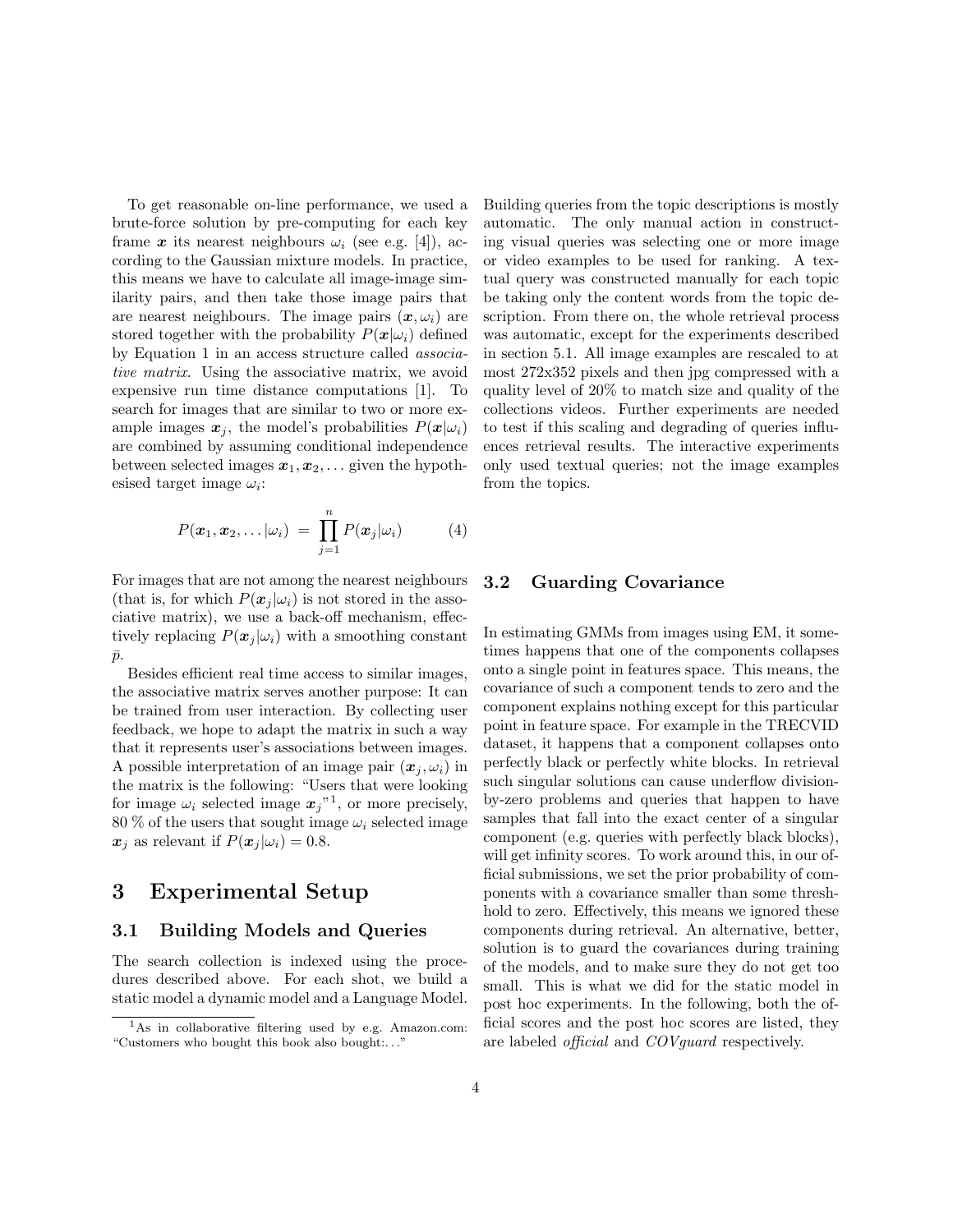| Description                                      | MAP      | MAP      |
|--------------------------------------------------|----------|----------|
|                                                  | official | COVguard |
| ASR only                                         | .130     |          |
| static only                                      | .022     | .025     |
| static $+$ ASR                                   | .105     | .134     |
| dynamic only                                     | .022     |          |
| $d$ ynamic + $ASR$                               | .132     |          |
| $ARS + noAnchor$                                 | .133     |          |
| static $+$ noAnchor                              | .022     |          |
| static $+$ ASR $+$ noAnchor                      | .106     |          |
| $dynamic + noAnother$                            | .022     |          |
| $\text{dynamic} + \text{ASR} + \text{no}$ Anchor | .135     |          |
|                                                  |          |          |

Table 1: Mean Average Precision (MAP) for ASR only, visual only and combined runs (static and dynamic models).

### 4 Combining Modalities

If we (unrealistically) assume textual and visual information are independent, we can easily compute a joint probability of observing query text and visual example from a document. Under this assumption, we can simply multiply the individual probabilities (or sum the log probabilities from Equations 1 and 3). In previous TREC experiments, we found that such a combination strategy works well provided that the individual runs each have useful results [12]. This year, this seems to be the case: a combination of the dynamic models described in Section 2.1 and ASR (Section 2.2) outperforms the individual runs (see Table 1). In the offical results, the static run performs worse than ASR only. But, after retraining the static models and guarding the covariances in the process (see Section 3.2), the static+ASR combination run also outperforms the monomodal variants. However, rebuilding the dynamic models in the same way is expected to give a similar increase in performance.<sup>2</sup> Therefore, the comparison in the remainder of this section is based on the official results. The dynamic combination outperforms the static one, even though the MAP score for static only is the same as that for

dynamic only. MAP scores hide a lot of information though. The dynamic run has a higher initial precision (See Figure 2), and thus in some ways, the dynamic run is better than the static run and therefore more useful in a combination. While the dynamic models represent some of the temporal aspects of a shot, like objects (dis-)appearing, the main advantage over the static models seems to result from two (related) aspects: more training data describing the visual content, and less dependency on choosing an appropriate keyframe.



Figure 2: Recall-Precision graph for static, dynamic and ASR runs as well as multimodal combinations.

Results of the dynamic+ASR are further improved by filtering out shots with anchor persons. These shots are identified by computing the likelihood of generating the set of frames annotated with the labels news person face and studio setting from the shot models.<sup>3</sup> The 1077 shots<sup>4</sup> with the highest likelihood are assumed to contain anchor persons and are filtered out. The resulting MAPs are shown in Table 1. A detailed analysis of the combination of ASR and visual results can be found in [2].

 $2$ At the moment, we are recomputing the dynamic models to verify this.

<sup>3</sup>For computational reasons, we computed the likelihood of a subset of the samples from the frames, instead of the likelihood of the full set.

 $4$ After 1077 documents, we noticed a drop in Anchor person likelihood scores.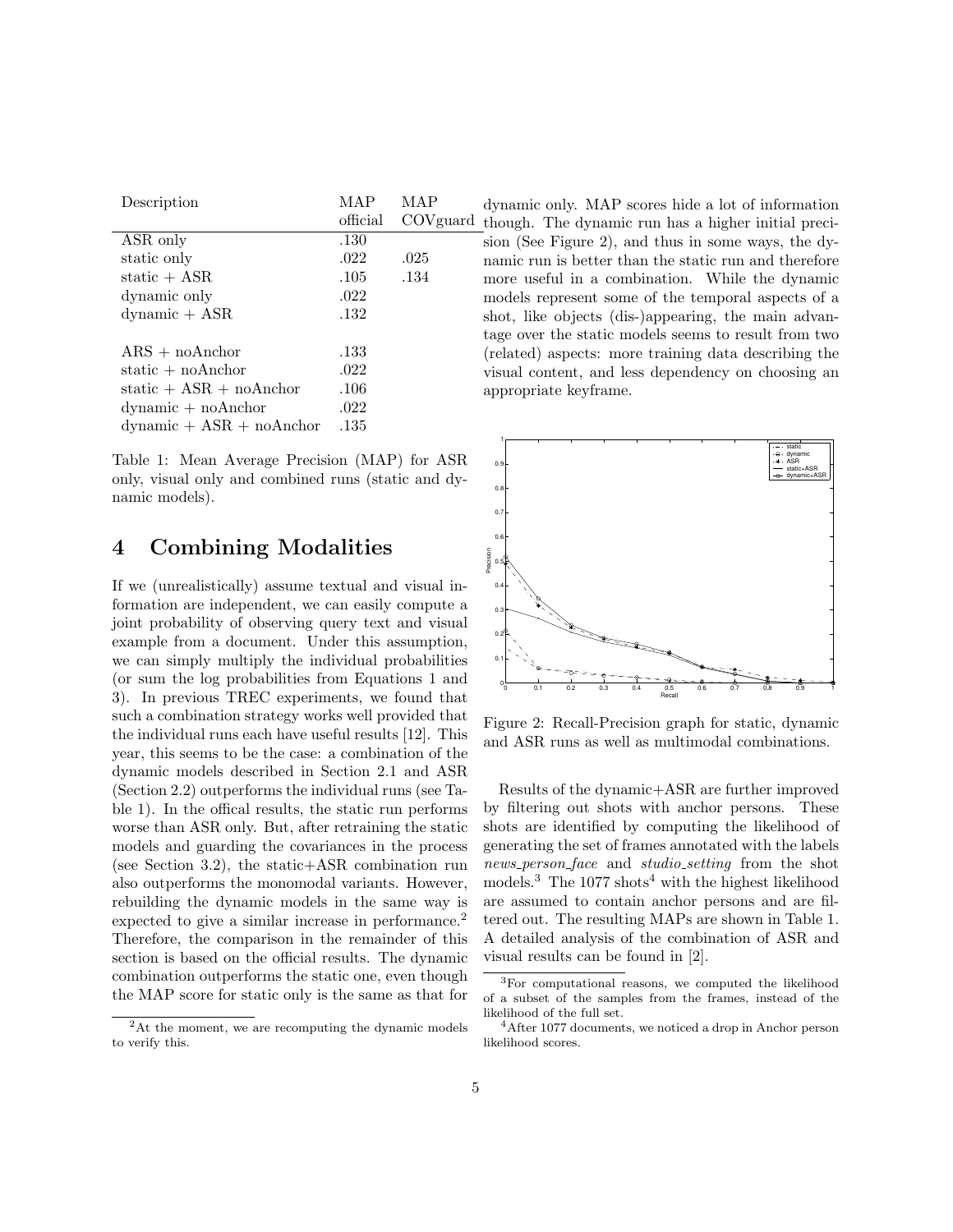## 5 Combining Topic Examples

#### 5.1 Merging Run Results

Last year, we found combining multiple examples in one query is far from trivial [12]. Conflicting examples (like different views under different weather conditions) can easily cause bad results. Still, if we use just one 'best' topic example as a query there's a risk of missing a lot of relevant material. Suppose, for example, we selected a close up shot of a point being scored in basketball, and most of the relevant shots in the collection happen to be overview shots of the playing field. This year, instead of combining multiple examples in a single query, we experiment with running separate queries for each example and merging run results afterwards. For each topic, we manually select a set of 'good' examples, run separate queries for each example, and then merge the results using a simple round-robin approach. Duplicates are filtered out afterwards.

In addition to this within topic merging of examples, we also experiment with merging results from different models. The goal here is to find out if it is possible to decide in advance what would be a good model to use for a given topic. When there are only still image examples, one could decide to use the static models, whilst the dynamic model might be used for video examples. For each topic, we manually selected a visual model to be used. The main strategy is the one described above: dynamic models for video examples and static ones for still image examples (more precisely, 'Topic Models', see Section 5.2). In addition, for topics where this seems apropriate, we filter out unwanted shots from the results set. The approach is similar to the one described in [8]. We use Anchor Person, people, studio setting and weather maps filters and remove those shots that have a high likelihood $5$  of explaining annotated samples of the given feature (See also section 6).

The MAP of this merging run is .039, the highest among the runs that use only visual information, even though, for some topics, it contains results from the disappointing Topic Model run (See Section 5.2).

It may be interesting to see if topic specific model selection can be useful.

#### 5.2 Building Topic Models

Instead of explaining the query samples from the document models (and combining the results for different examples afterwards), we could go the other way and explain document samples from query models (called 'Topic Models' in this paper). In this setting, documents that have a high likelihood of being generated from the query model are assumed to be relevant. For a full comparison of this topic model approach and the original document model approach from section 2, see [11].

In the topic model approach, all available examples for a given topic are used to build a GMM. The assumption here is that different components in the GMM can capture different aspects of the information need, thus contrasting examples (e.g. day and night shots of city views) are no longer a problem. During training of the model we allowed topic samples to be explained by a background model; this way very common, non distinguishing query samples do not contribute as much to the model parameters. After building the models we can use our normal ranking function (Equation 1), only now the roles of query and document are reversed; we have a set of document samples  $x$  that need to be explained from query model  $\omega_i$ .

Smoothing with background probabilities as in Equation 1 is not wise in this case. When we use smoothing, common samples get a high score. This is useful in the standard query likelihood approach (Section 2), since these high background scores are independent of the document model under consideration; the contribution of the individual document models to scores of common samples, is therefore less important and the influence of these samples on the ranking is relatively small. However with the reversed likelihood that we are using here, smoothing means that common document samples get high scores. Obviously, this is not document independent and thus documents with a lot of common samples will get high scores and end up at the top of the ranked list. For this reason, we do not smooth the scores for the

<sup>&</sup>lt;sup>5</sup>High means within some top K, where K is set using separate training data.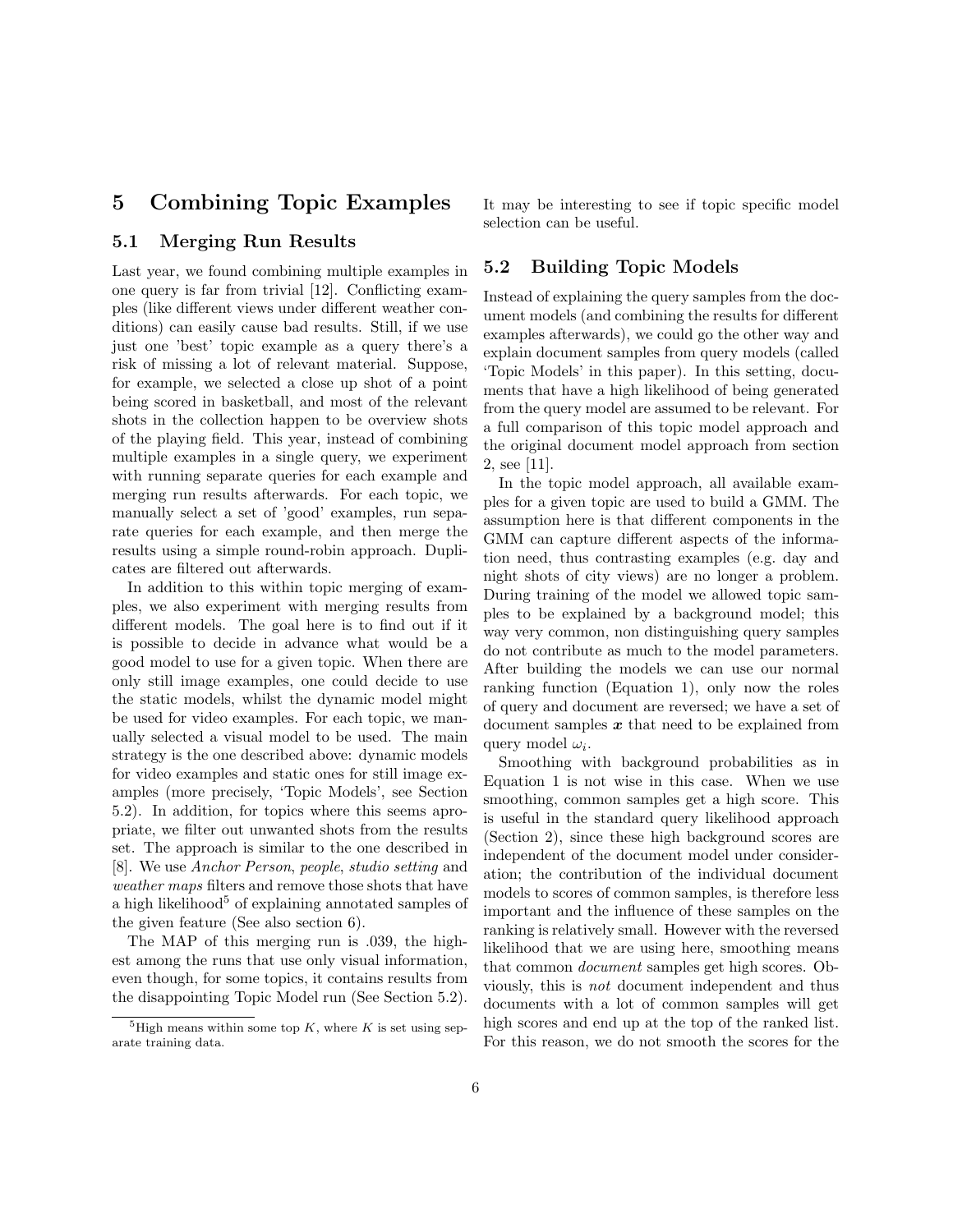Topic Models and rank the documents using:

$$
RSV(\boldsymbol{x}^{\boldsymbol{D}}) = \frac{1}{N} \sum_{j=1}^{N} \log P(x_j^D | \omega_Q), \tag{5}
$$

where  $x^D$  is the set of N samples from document D and  $\omega_Q$  is the model built from the samples from topic Q. Using this approach we obtain a MAP of only .005 and for many topics we retrieve a lot of black frames. Apparently, even without the smoothing, we retrieve mainly shots with common samples. This is not too surprising, since shots with common samples which are easily explained by any model, are often also well explained by a specific query model.

In an additional (not submitted) experiment, we calculate the odds rather than the likelihood of the document samples:

$$
\begin{array}{rcl}\n\text{RSV}(\boldsymbol{x}^{\boldsymbol{D}}) & = \frac{\sum_{j=1}^{N} \log P(x_j^{\boldsymbol{D}} | \omega_Q)}{\sum_{j=1}^{N} \log P(x_j^{\boldsymbol{D}} | \neg \omega_Q)} \\
& = \frac{\sum_{j=1}^{N} \log P(x_j^{\boldsymbol{D}} | \omega_Q)}{\sum_{j=1}^{N} \log P(x_j^{\boldsymbol{D}})}.\n\end{array} \tag{6}
$$

Using this approach, we get a MAP of .013, significantly higher than for the document likelihood ranking discussed above, but lower than the original query likelihood ranking. Perhaps, we still have a background influence and are now confronted with a preference for uncommon documents. In post workshop experiments, we found that indeed it is important to balance the influence of common and uncommon shots [11]. In those experiments, we use the likelihood ratio of Equation 6, but we smooth the numerator to balance the influence of common and uncommon shots. Using this smoothed version of the likelihood ratio, we get a MAP of .033. We have to admit that these new experiments are based on the COVguard version of the training, but even then the score without smoothing is much lower (.015).

### 6 Feature Extraction

In a way, feature extraction is the same as retrieval. There is a more or less coherent set of examples (annotated images) for a specific information need (feature to be detected). Thus, it is possible to use the techniques developed for search on the feature extraction task. The results could be regarded as a baseline for systems that put more effort into building detectors for specific features.

Starting from the results of the collaborative annotation effort, we construct sets of examples for each specific feature, by grouping labels. For example everything annotated as either building or house is used in the example set for the building feature. The set of examples is then converted into feature vectors using the usual procedure (computing DCTs from 8x8 pixel blocks). From each set of samples, we take a random subset $6$  and use that as the set of samples to use our search techniques on. We used the sample likelihood approach (See Section 2) and the reversed likelihood approach based on feature models both with and without using the background probabilities during training (Section 5.2). For some features some of the approaches got results above median, but overall the results are disappointing.<sup>7</sup> Possible reasons for this are the high diversity in the set of annotated examples for a given feature and again the influence of the background probabilities (cf. Section 5.2). Further experiments with odds rather then likelihoods and more carefully selected examples are needed to test whether feature extraction as search is in principle a reasonable option.

### 7 Interactive Experiments

The interactive experiments are built on results from the automatic models as described in Section 2.3. Since computing the associative matrix is computationally very intensive, we computed the likelihood using a random subset of 100 image samples<sup>8</sup>. Based on experiments on the TREC 2002 video collection on which we simulated user feedback using the assessments [1], we identified the following four exper-

 ${}^{6}\mathrm{We}$  take at most 10,000 samples per feature, to keep everything tractable. For sets with fewer than 10,000 annotated samples, all available samples are used.

<sup>7</sup>Even a random system scores above median on some topics.

 $^8\text{A}$  small experiment indicated that using a subset of  $100$ samples only, already gives a ranking similar to the one obtained by using the full set of samples.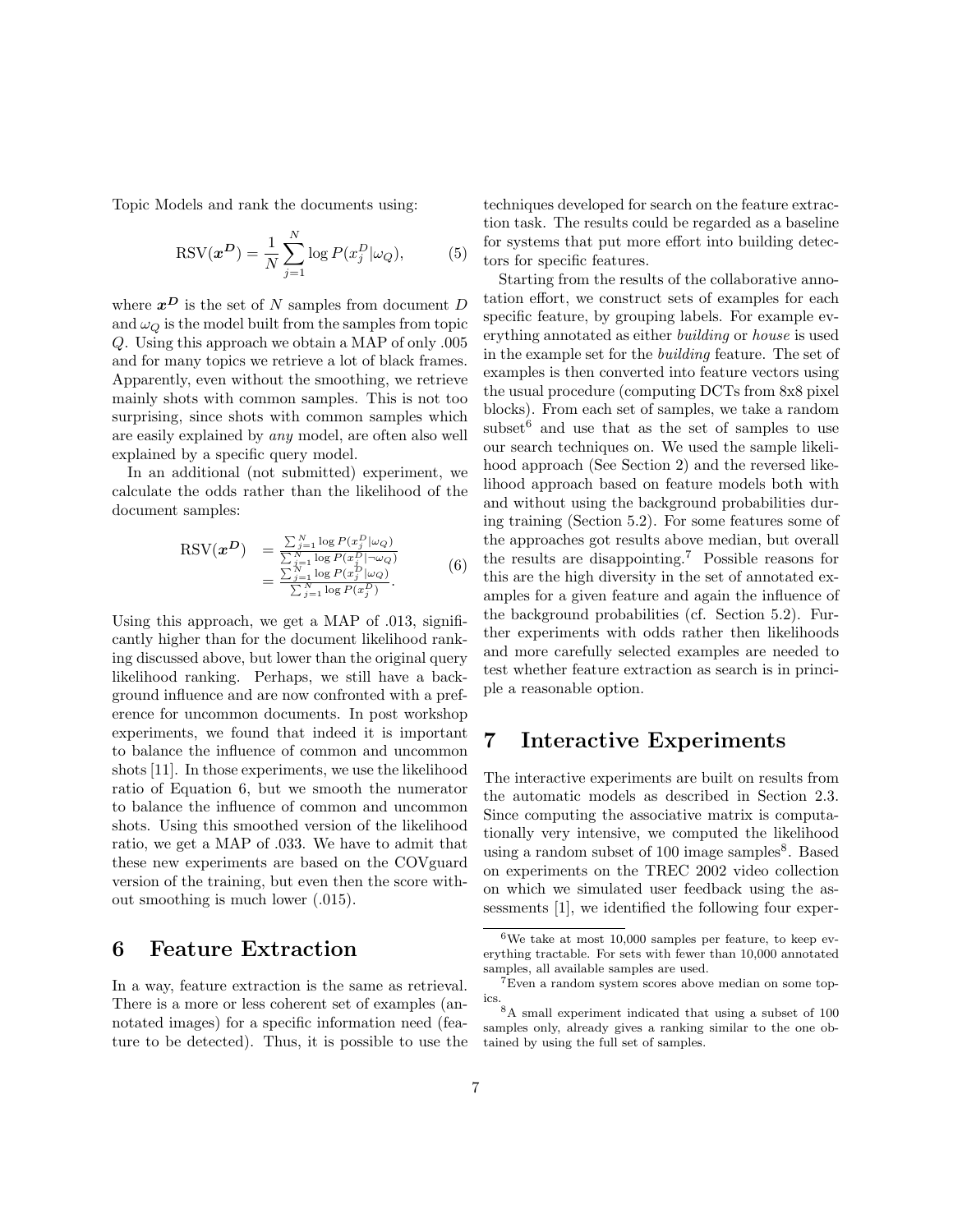iments:

- 1. Randomised The user gets random key frames on the screen;
- 2. Text-Only The next screen of key frames is only based on the textual query, not on the user's feedback;
- 3. Feedback The next screen of key frames is based on the user's feedback using the associative matrix based on the mixture models;
- 4. Feedback-trained The next screen of key frames is based on the user's feedback using an associative matrix that was trained on the user feedback gathered by experiments 1 to 3.

Only systems 3 and 4 actually used the feedback; the other two systems recorded the feedback for the resulting ranked list to make use of the users' notion of relevance, but ignored it when updating the screen. Systems 2–4 started out with textual query, which was automatically taken from the topic descriptions, thus emulating the realistic situation when the (inexperienced) user copies the topic description into the query field. For the same topic both systems started with the same set of images.

The same user interface was used for all systems. The screen contained twelve scaled-down images (3 rows by 4), which could be magnified to their real size by hovering mouse pointer over an icon. Above each image, the user could check a box to indicate its relevance to the topic. The topic description was available to the user at any time, and could be removed from the screen to save space for key frames. To support the users in their action, recent positive examples were displayed at the side of the screen, even when the feedback was not used by the system for the display update.

For Systems 1–3 there were two groups of three subjects performing 15 minute search sessions for each topic, with  $3 \times 3$  Latin square experiment design. The supplemental experiment with System 4 was performed by one person. The ranked lists for the submission to TREC were produced by taking the images that were selected by the user and concatenating them with the ranking produced by the model at the last iteration step. All systems used the collected relevance feedback to fill up the result list up to the allowed 1000 shots.

Table 2 contains in column 2 MAP achieved with each method after at most 15 minutes of interaction<sup>9</sup>. It does not come as a surprise that the prior information from speech transcripts and text queries from the topic descriptions, in combination with user's notion of similarity, has great impact on the retrieval quality (System 2), further improved by the relevance feedback based on visual contents of the key frames (in Systems 3 and 4). Remarkably low value for the Randomised system indicates, that for a large collection such display update strategy is not practical. The users got to see very little relevant key frames on the screen, and in almost half of the cases the system was unable to produce any one.

Column "Relevant found by users" of Table 2 shows the proportion of relevant shots identified by the users during the search, from all relevant shots that occurred in the submitted results. By its definition, the MAP measure is sensitive to the number relevant shots put on top of the ranked list. The difference in MAP between Systems 3,4 and System 2 is substantial, but still it hides the fact that the users of the systems with feedback identified 49% and 60% of all detected relevant shots, whereas for the text-only system this number is about 38%. Preliminary experiments with training the associative matrix (System 4) indicate that the relevance information obtained from the user is valuable and should be used to complement existing techniques for feature extraction.

Table 2: Statistics of interactive runs

| System          |       |          | MAP Rel.found Agreement Missed |        |
|-----------------|-------|----------|--------------------------------|--------|
| type            |       | by users | with NIST Relev.               |        |
| Randomised (1)  | 0.026 | 5.79%    | 55.00%                         | 31.25% |
| Text only $(2)$ | 0.214 | 37.83%   | 85.02%                         | 51.91% |
| Feedback $(3)$  | 0.245 | 49.18\%  | 78.74%                         | 48.98% |
| Trained $(4)$   | 0.240 | 60.65%   | 64.03%                         | 32.07% |

<sup>9</sup>For some topics the system returned no relevant shots which lead to a higher MAP reported in the TREC summary table.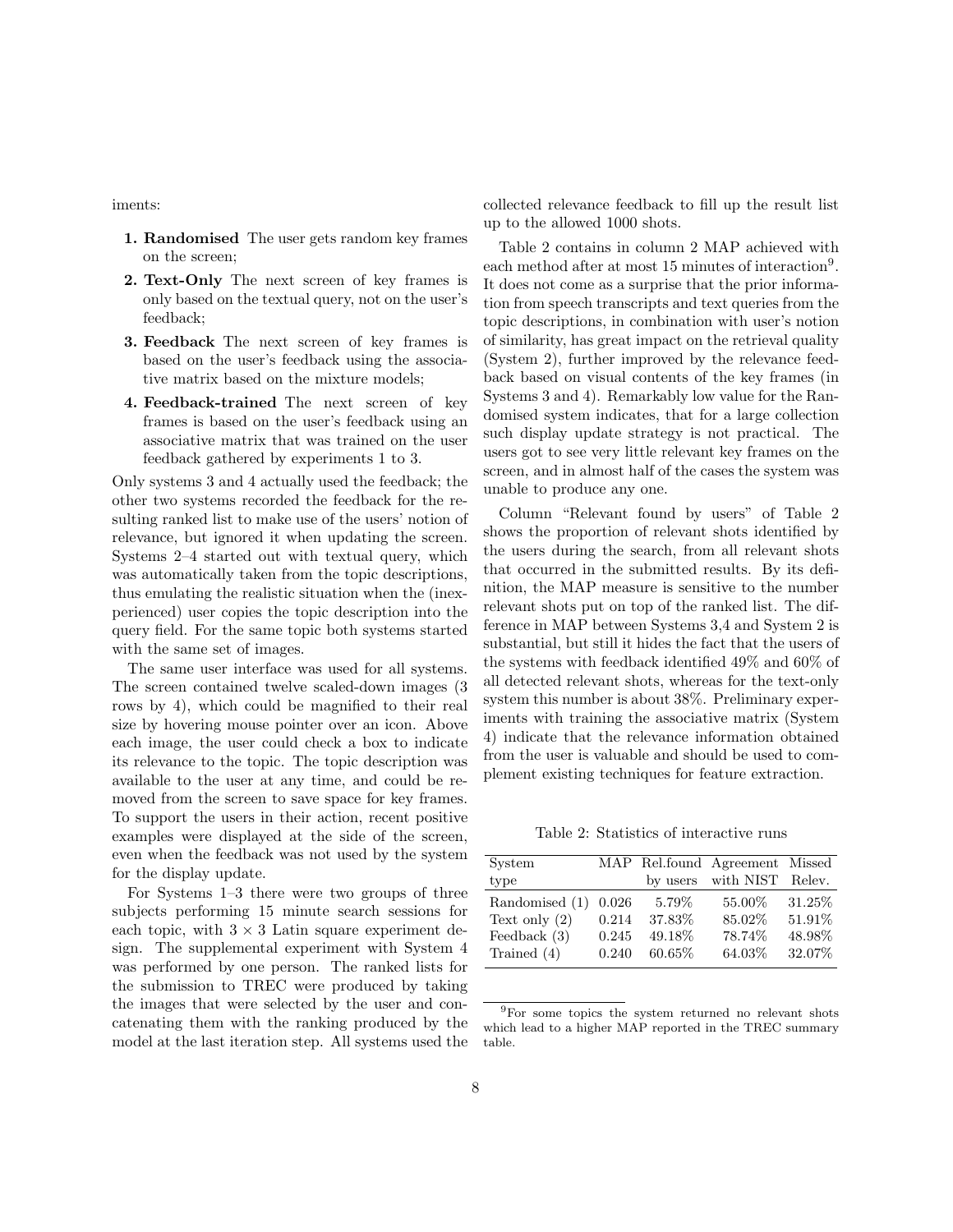Next to "Relevant found by users" are shown the agreement between the users and the ground truth, and the percentage of missed relevant shots. From the numbers we suspect that the user tends to give his/her relevance judgements relative to other images present on the screen: In the Randomised system the user clicked larger proportion of irrelevant key frames, than in other cases. Conversely, when more relevant frames are displayed, the user missed a larger proportion of them than when the screen contained arbitrary key frames (see in Table 2 column "Missed relevant", which shows proportion of key frames of relevant shots, that have not been marked by the users as relevant). Partially the relevant documents are not recognised as such due to the fact that the user saw single frames representing a shot which may not have contained the relevant objects, and not the video shots themselves. This is an indication that there is a need for a better presentation of a shot to the user.

Figure 3 shows the recall-precision graphs of systems 1–4. On most recall levels, the feedback run is better than the text run. The feedback run on the trained matrix showed slightly worse performance than the feedback run on the visual feature matrix, but at higher recall levels there is a noticeable advantage.



Figure 3: Precision at various recall levels for interactive runs.

In the questionnaires that the users filled before and after the search sessions, the users merely preferred to make many fast iterations to waiting between the search steps, regardless the fact that a session never exceeded 15 minutes. The average number of iteration steps per search was 65, with the maximum of 150. Thus, an algorithm that quickly produces the next set of examples, is desired. At the same time, in our small user study we found that the users did not like the Randomised system because of the lack of good examples on the screen, and, conversely, liked when the next screen seemed to be the consequence of their feedback, giving the user the feeling of being in control of the process. Thus, when choosing an algorithm for display update, one should keep a trade off between speed and quality of that.

## 8 Conclusions

This paper presented the models used and experiments carried out for the TRECVID 2003 workshop. We focused on combining information on different levels. We combined information from different sources and modalities, information from different visual examples and human and model based information.

We extended our generative probabilistic models to include temporal information and found this improves the results. Combining these results with results from a ASR run gives another improvement. Whenever both text results (from ASR language models) and visual results (from GMM models) do something useful, a combination gives even better results.

Manually selecting good visual examples and useful models for a given topic gave the best results among the visual runs. The selection of (multiple) good examples and their combination are the main cause for this success.

Intuitively, building a model from all (or some) visual topic examples and ranking the documents by their probability of being generated from such a topic model, seems at least as good an approach as the reversed process (trying to explain query samples from document models). In practise it turns out that in